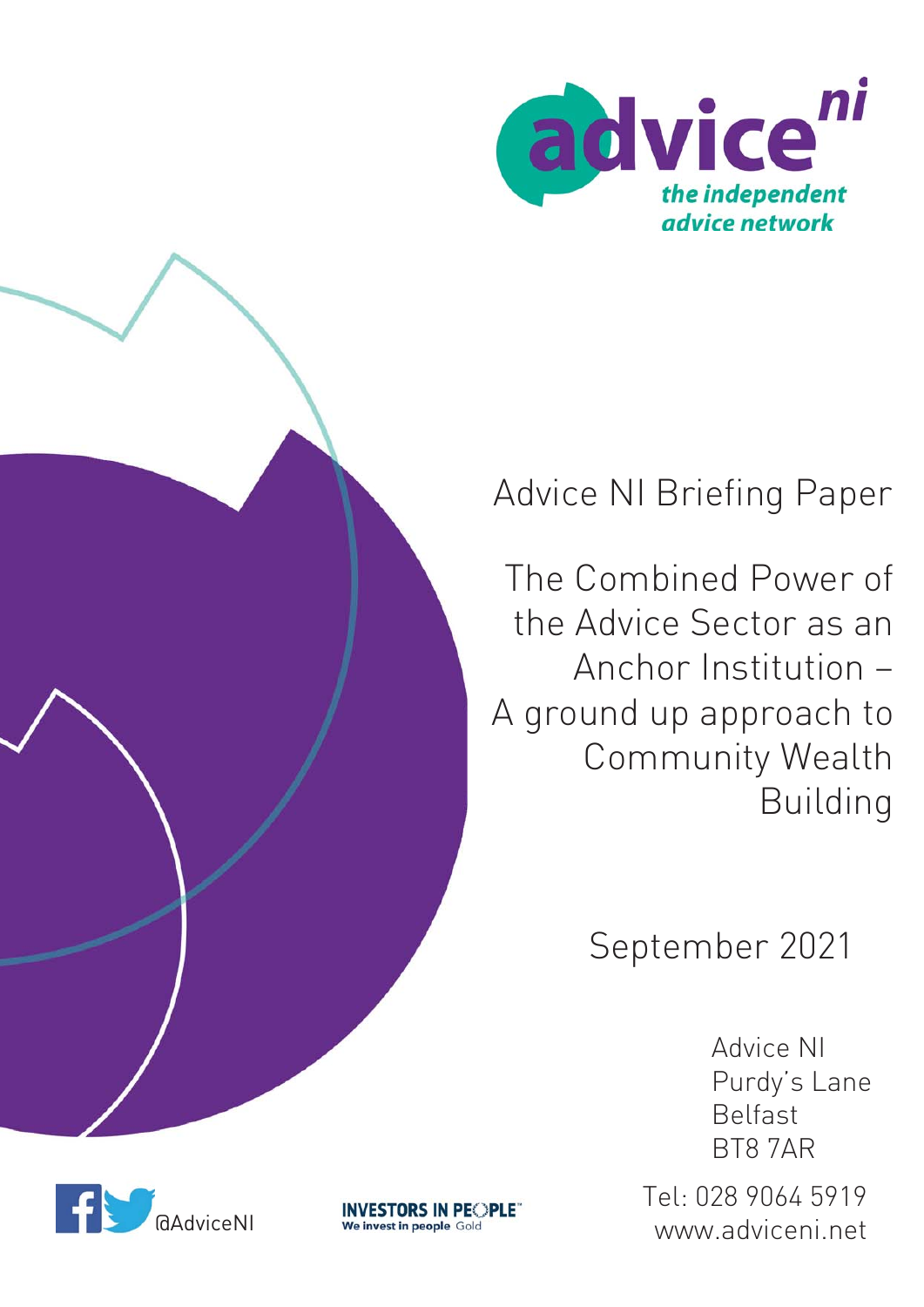

# **The Combined Power of the Advice Sector as an Anchor Institution – A ground up approach to Community Wealth Building**

# **Introduction**

Community Wealth Building (CWB) is an alternative common sense approach to local economic development that is being used to achieve social and economic justice in cities and regions in Great Britain. A [report](https://www.nicva.org/resource/the-economic-value-of-advice) commissioned by the Centre for Economic Empowerment at NICVA in 2015 entitled the *Economic Value of Advice* established that advice has a significant economic impact. In 2020, Development Trusts NI (DTNI) and the Centre for Local Economic Strategies (CLES) launched the [report](https://cles.org.uk/blog/from-coronavirus-to-community-wealth-building-back-better-in-northern-ireland/) *From Coronavirus to Community Wealth Building,* which outlines how building an inclusive economy can enable us to build back in a fairer way post pandemic. This project, the *Combined Power of the Advice Sector as an Anchor Institution - a Ground up Approach to Community Wealth Building* applies a CWB lens to the combined economic impact of the advice sector to present how the sector supports the local economy and targets poverty. As such, it builds on previous CWB work and contributes to the wider CWB movement in this region.

## **Anchor Institutions are Central to Community Wealth Building**

'Anchor Institutions' are large public sector or not for profit organisations that are rooted in place such as local Councils, Universities, Health Trusts and Housing Associations who employ significant numbers of people and have substantial purchasing power. The 2018, NICVA State of the Sector report found that the CVS had a combined spend / income of just over £728 million and employed around 53,000 people—7% of the total workforce. The combined power of the CVS can be viewed as an anchor institution.

### **Preston - CWB in Action**

CWB is also known as the *Preston Model* due to how the approach has been pioneered there since 2012. In 2012, Preston Council became an accredited Real Living Wage Employer and began to collaborate with other five other anchor organistions to ensure their procurement spend supported local businesses. By 2017, these measures had achieved the following outcomes,

- 4000 new real living wage jobs created
- Reduction in unemployment from 6.5% in 2014 to 3.1% in 2017
- 10% rise in 16-24 year olds in Preston receiving an NVQ Level 3 qualification between 2013 and 2014.
- Preston moved out of top 20% most deprived local authority areas in England.

In 2018, out of 42 UK cities, Preston was named the most rapidly improving city in the *Good Growth for Cities Index* by Demos and PWC.

In NI, the Minister for Communities committed to embedding the approach into departmental spending priorities and development in autumn 2020, and the Minister for Finance announced that that the NI executive has agreed to mandate that from June 2022, tenders must include a minimum of 10% of total award criteria to social value, with contracts stipulating that bidders must pay the Real Living Wage. To date none of the councils in NI have adopted CWB as their approach to economic development.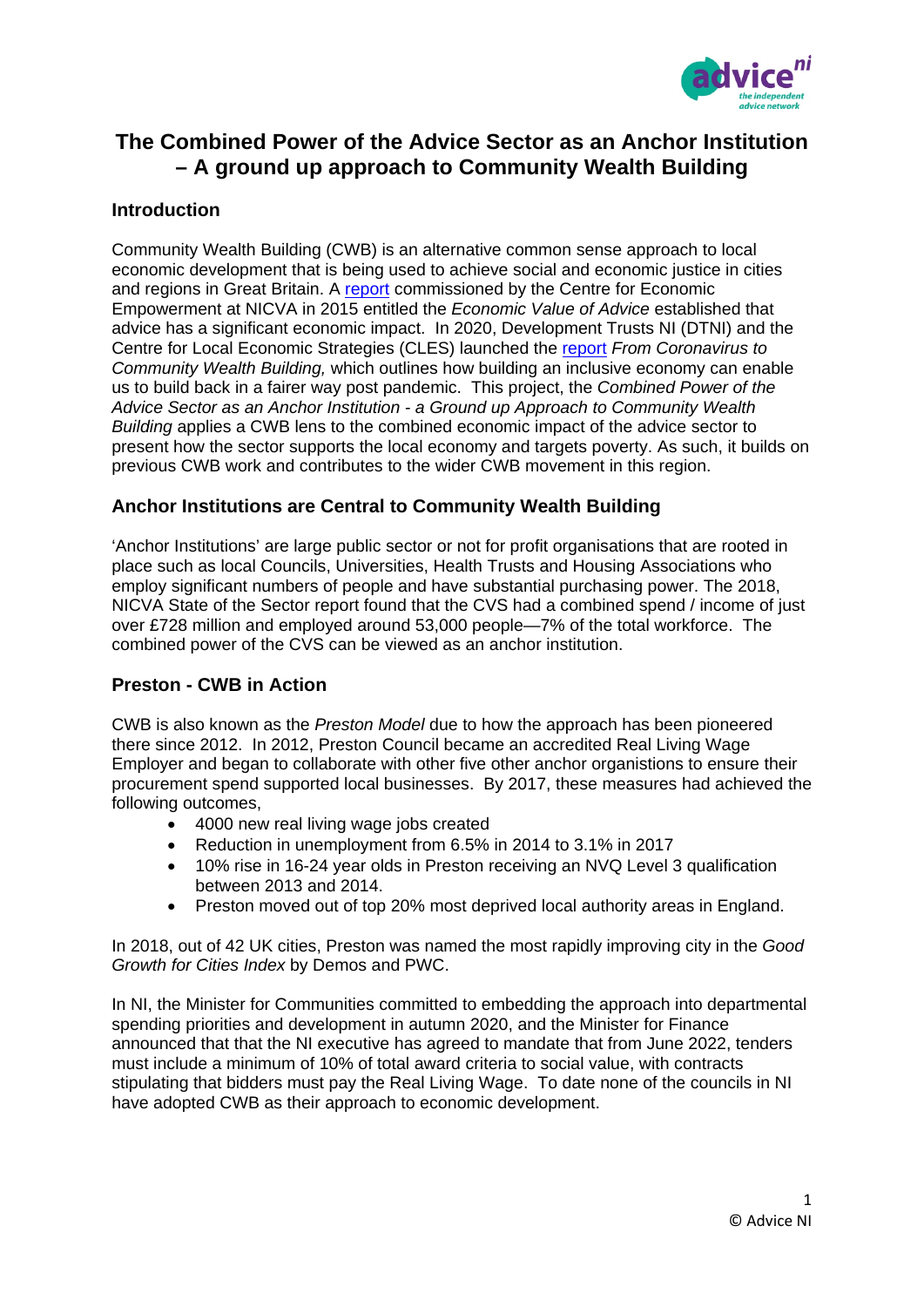

# **Community Wealth Building has five principals**

Fair employment and just labour markets Progressive procurement of goods and services Plural ownership of the economy Socially just use of land and property Making financial power work for local places

# **Combined Power of the Advice Sector as an Anchor Institution** - **Ground Up Community Wealth Building**

C&V organisations are usually perceived as eternal recipients of funding and therefore a drain on public resources. But that narrative is misleading and is worth reframing, because in reality, C&V organisations also have a substantial economic impact on their local communities. Discussions about the economy and economic recovery post-pandemic have tended to focus on the private sector only, while the contribution of the public sector and the C&V sector is virtually ignored. This is a missed opportunity. Within the CVS, the combined power of the advice sector is an, "anchor institution" that really punches above its weight in terms of its economic impact. Every pound raised in social security entitlement for individuals has a [multiplier](https://blogs.lse.ac.uk/politicsandpolicy/four-reasons-why-welfare-reform-is-a-delusion/) effect of 1.7 when it comes to the overall financial benefit to the local economy. Presenting the combined power of the advice sector as an 'anchor institution' can help to progress CWB practice in Northern Ireland. As fundamentally antipoverty organisations, it is fitting that the sector should show leadership as organisations who target poverty not just through the services they provide, but also through paying the Real Living Wage (RLW) and purchasing goods and services from local businesses. In NI, low pay is a significant issue with 25% of employers paying less than the RLW. The advice sector would be joining other community organisations such as Development Trusts NI, Coop Alternatives and the Northern Mutual Bank Campaign in the movement to advance CWB practice in this region.

### **Advice Centres as Economic Actors in their Communities**

Using East Belfast Independent Advice Centre (EBIAC) as an example, each centre can present their economic impact as a meme like this. The information can be collated to present the combined impact of the sector as an, "anchor institution."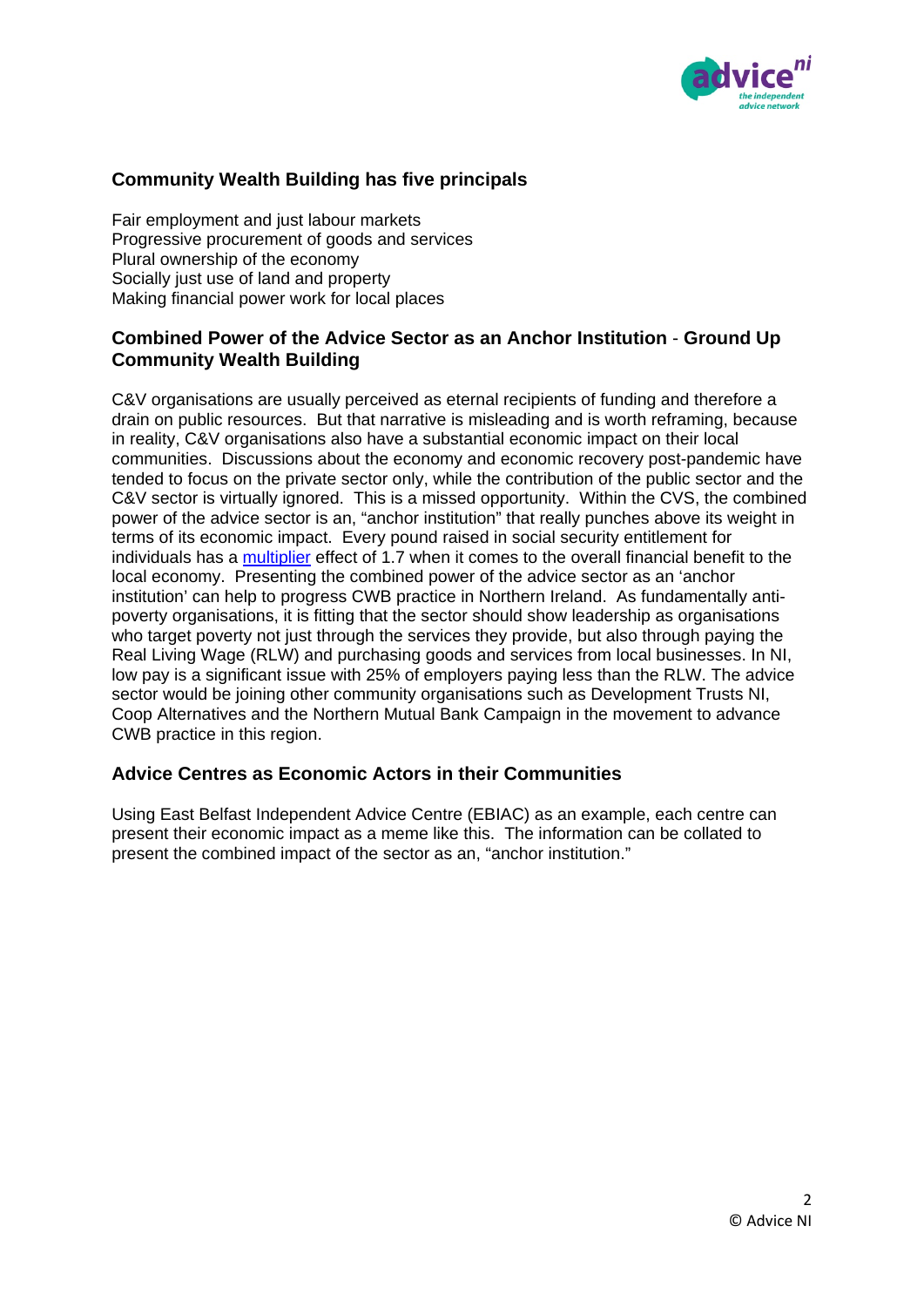

#### **EBIAC's Economic Impact**

- EBIAC is an accredited Real Living Wage employer employing 11 people offering good employment terms and conditions.
- In 2019-20, EBIAC helped the community to access £8.4 million in statutory entitlement to Social Security. Social Security has an economic multiplier of 1.7 giving an impact on the local economy of £14.28 million.
- In an area of high deprivation, EBIAC provides opportunity for accredited training (NVO Level 4) and work experience to on average 10 local people per year. About 50% of EBIAC volunteers gain jobs paid well above the Real Living Wage which they retain long term.
- EBIAC provides employment and in-work benefit advice that helps people into employment and to retain jobs.
- It is EBIAC's policy to purchase goods and services from local companies to support the local economy.
- EBIAC has an Ethical and Environmental Policy

### **Project Timetable**

- **September 2021 –** Meeting with Advice Centres to present the Project- Data Requested from Advice Centres
- **October 2021 –** Data collated and presented as a report
- **November 2021 –** Launch of report, "A ground up Community Wealth Building approach to target poverty: The Combined Power of the NI Advice Sector as an Anchor Institution", followed by a press and social media campaign.
- **November 2021**  Advice NI members' social media campaign presenting their economic impact via a meme.

CWB is an idea whose time has come. It is common sense economics that is showing good results in terms of targeting poverty. CWB should be core to the forthcoming NI Anti-poverty Strategy. By presenting the significant economic impact this project will also make the case for advice services to be central to this strategy.

### **Further Reading**

[https://www.theguardian.com/commentisfree/2018/jan/31/preston-hit-rock-bottom-took-back](https://www.theguardian.com/commentisfree/2018/jan/31/preston-hit-rock-bottom-took-back-control)[control](https://www.theguardian.com/commentisfree/2018/jan/31/preston-hit-rock-bottom-took-back-control) <https://cles.org.uk/community-wealth-building/what-is-community-wealth-building/>

<http://qpol.qub.ac.uk/community-wealth-building-belfasts-missed-opportunity/>